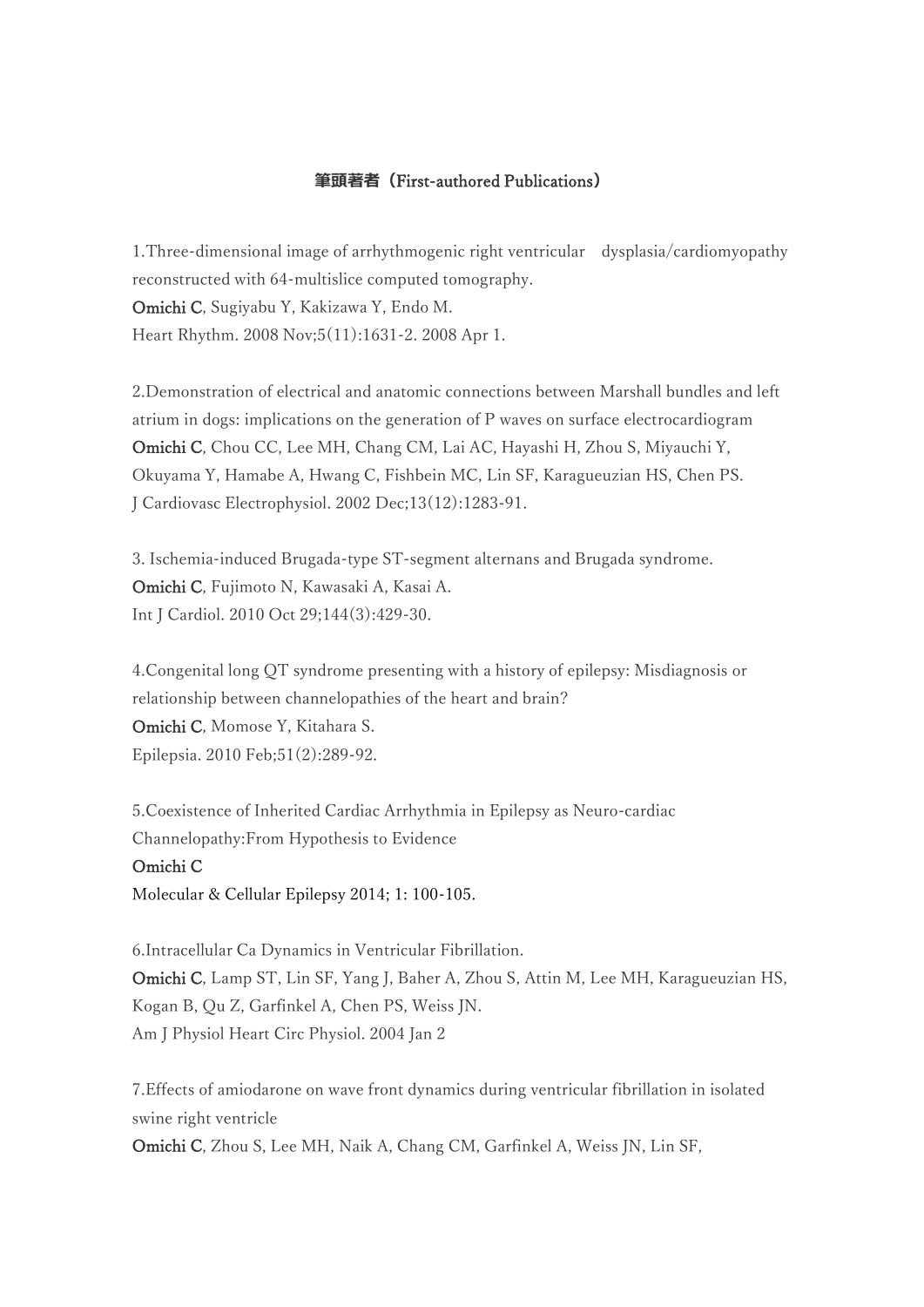Karagueuzian HS, Chen PS. Am J Physiol Heart Circ Physiol. 2002 Mar;282(3):H1063-70.

8.Comparing cardiac action potentials recorded with metal and glass microelectrodes. Omichi C, Lee MH, Ohara T, Naik AM, Wang NC, Karagueuzian HS, Chen PS Am J Physiol Heart Circ Physiol. 2000 Dec;279(6):H3113-7

9.Improvement of cardiac function and neurological remodeling in a patient with tachycardia-induced cardiomyopathy after catheter ablation.

Omichi C, Tanaka T, Kakizawa Y, Yamada A, Ishii Y, Nagashima H, Kanmatsuse K, Endo M.

J Cardiol. 2009 Aug;54(1):134-8.

10.Synergistic effects of cardiac resynchronization therapy and Bachmann's bundle pacing on heart failure with atrial tachyarrhythmias.

Omichi C, Kawasaki A, Kasai A.

Cardiol J. 2009;16(4):358-61.

11.Electrical connections between persistent left superior vena cava and left atrium during cathter ablation for atrial tachycardia.

Omichi C, Kakizawa Y, Ishige A, Ishii Y, Nagashima H, Kanmatsuse K, Endo M, Suzuki F J Arrhythmia 2008, Vol24 No1, 38-44

12.Limitation of unipolar recording mode predictive of successful catheter ablation of accessory pathway

Omichi C, Uchida F, Kasai A, Yasuda M, Nakano T Eurpace '97 969-973

13.Relationship between left ventricular diastolic function at rest and exercise capacity in patients who have suffered a previous myocardial infarction. Omichi C, Yamakado T, Takebayashi S, Tarumi T, Takagi E, Nakano T. Jpn Circ J. 1997 Apr;61(4):339-43.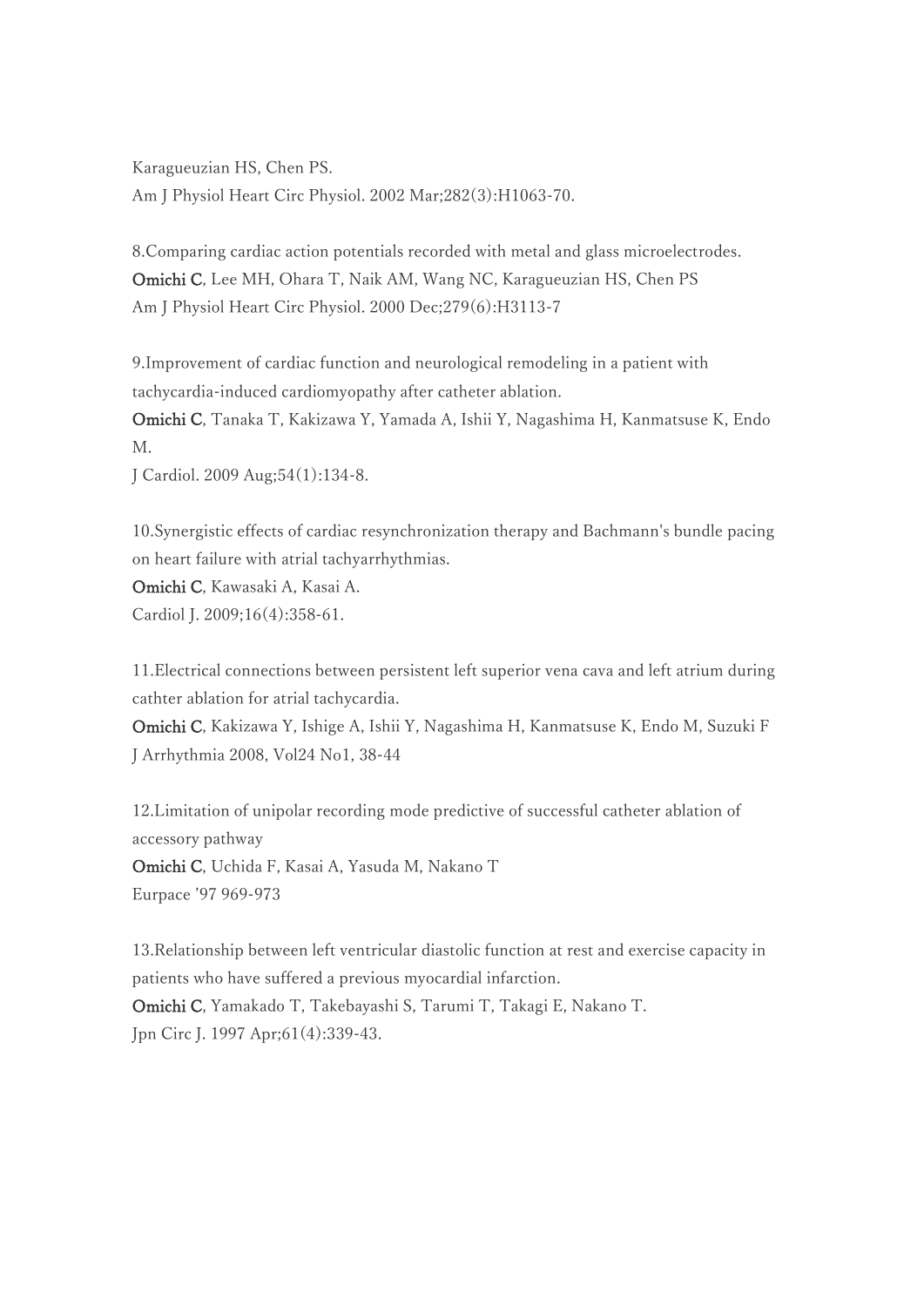## **共著者(**Coauthored Publications**)**

14.Changes in autonomic nervous activity after catheter ablation of atrial tachycardia arising from the atrioventricular annulus.

Kongo M, Fujii E, Matsuoka K, Uchida F, Okubo S, Kasai A, Omichi C, Isaka N, Nakano T.

Pacing Clin Electrophysiol. 2005 Jan; 28 Suppl 1: S237-41.

15.Two cases of giant aneurysm in coronary-pulmonary artery fistula associated with atherosclerotic change.

Fujimoto N, Onishi K, Tanabe M, Koji T, Omichi C, Kato S, Kawasaki A, Nakano T, Ito M. Int J Cardiol. 2004 Dec;97(3):577-8.

16.Effect of left atrial-coronary sinus musculature connections on the coronary sinus activation pattern via retrograde conduction in patients with WPW syndrome. Uchida F, Fujii E, Matsuoka K, Okubo S, Kasai A, Omichi C, Nakano T J Interv Card Electrophysiol. 2004 Feb;10(1):59-64.

17.Age-related sensitivity to nicotine for inducible atrial tachycardia and atrial fibrillation. Hayashi H, Omichi C, Miyauchi Y, Mandel WJ, Lin SF, Chen PS, Karagueuzian HS. Am J Physiol Heart Circ Physiol. 2003 Nov;285(5):H2091-8.

18.High resolution mapping of the pulmonary vein and the vein of Marshall during induced atrial fibrillation and atrial tachycardia in a canine model of pacing-induced congestive heart failure.

Okuyama Y, Miyauchi Y, Park AM, Hamabe A, Zhou S, Hayashi H, Miyauchi M, Omichi C, Pak HN, Brodsky LA, Mandel WJ, Fishbein MC, Karagueuzian HS, Chen PS J Am Coll Cardiol. 2003 Jul 16;42(2):348-60.

19.Evaluation of the arrhythmogenecity of stress-induced "Takotsubo cardiomyopathy" from the time course of the 12-lead surface electrocardiogram.

Matsuoka K, Okubo S, Fujii E, Uchida F, Kasai A, Aoki T, Makino K, Omichi C, Fujimoto N, Ohta S, Sawai T, Nakano T.

Am J Cardiol. 2003 Jul 15;92(2):230-3.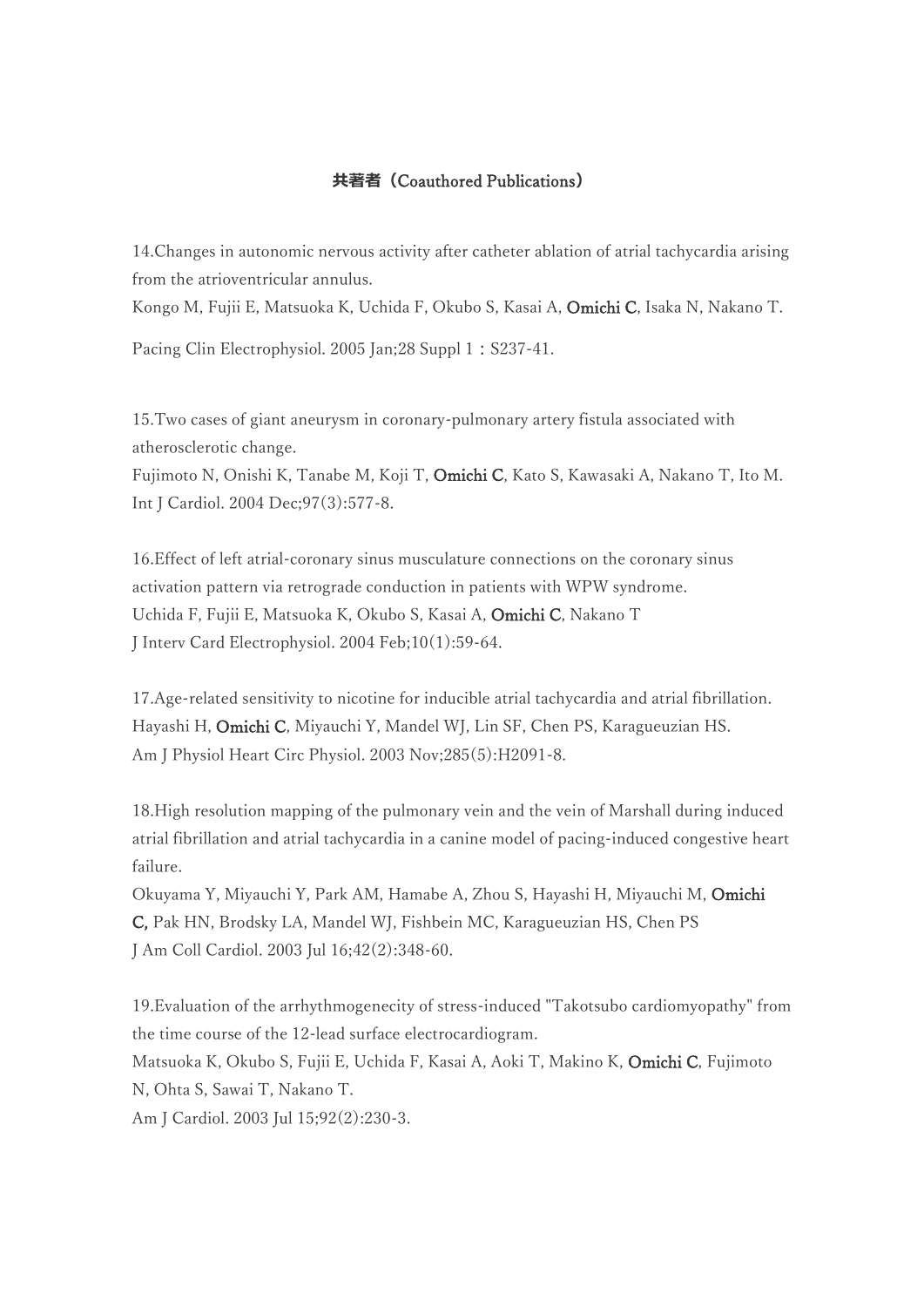20.Idiopathic left ventricular aneurysm associated with pleomorphic ventricular tachycardia: a case report.

Uchida F, Fujii E, Matsuoka K, Okubo S, Kasai A, Omichi C, Nakano T J Cardiol. 2002 Dec;40(6):275-82.

21.Aging-related increase to inducible atrial fibrillation in the rat model. Hayashi H, Wang C, Miyauchi Y, Omichi C, Pak HN, Zhou S, Ohara T, Mandel WJ, Lin SF, Fishbein MC, Chen PS, Karagueuzian HS. J Cardiovasc Electrophysiol. 2002 Aug;13(8):801-8.

22.Nonreentrant focal activations in pulmonary veins in canine model of sustained atrial fibrillation.

Zhou S, Chang CM, Wu TJ, Miyauchi Y, Okuyama Y, Park AM, Hamabe A, Omichi C, Hayashi H, Brodsky LA, Mandel WJ, Ting CT, Fishbein MC, Karagueuzian HS, Chen PS. Am J Physiol Heart Circ Physiol. 2002 Sep;283(3):H1244-52.

23.Electrophysiological features of atrial tachycardia arising from the atrioventricular annulus.

Matsuoka K, Kasai A, Fujii E, Omichi C, Okubo S, Teramura S, Uchida F, Nakano T. Pacing Clin Electrophysiol. 2002 Apr;25(4 Pt 1):440-5.

24.Frequency analysis of ventricular fibrillation in Swine ventricles. Valderrabano M, Yang J, Omichi C, Kil J, Lamp ST, Qu Z, Lin SF, Karagueuzian HS, Garfinkel A, Chen PS, Weiss JN. Circ Res. 2002 Feb 8;90(2):213-22.

25.Modulation of QT interval by cardiac sympathetic nerve sprouting and the mechanisms of ventricular arrhythmia in a canine model of sudden cardiac death. Zhou S, Cao JM, Tebb ZD, Ohara T, Huang HL, Omichi C, Lee MH, Kenknight BH, Chen LS, Fishbein MC, Karagueuzian HS, Chen PS. J Cardiovasc Electrophysiol. 2001 Sep;12(9):1068-73.

26.Effects of diacetyl monoxime and cytochalasin D on ventricular fibrillation in swine right ventricles.